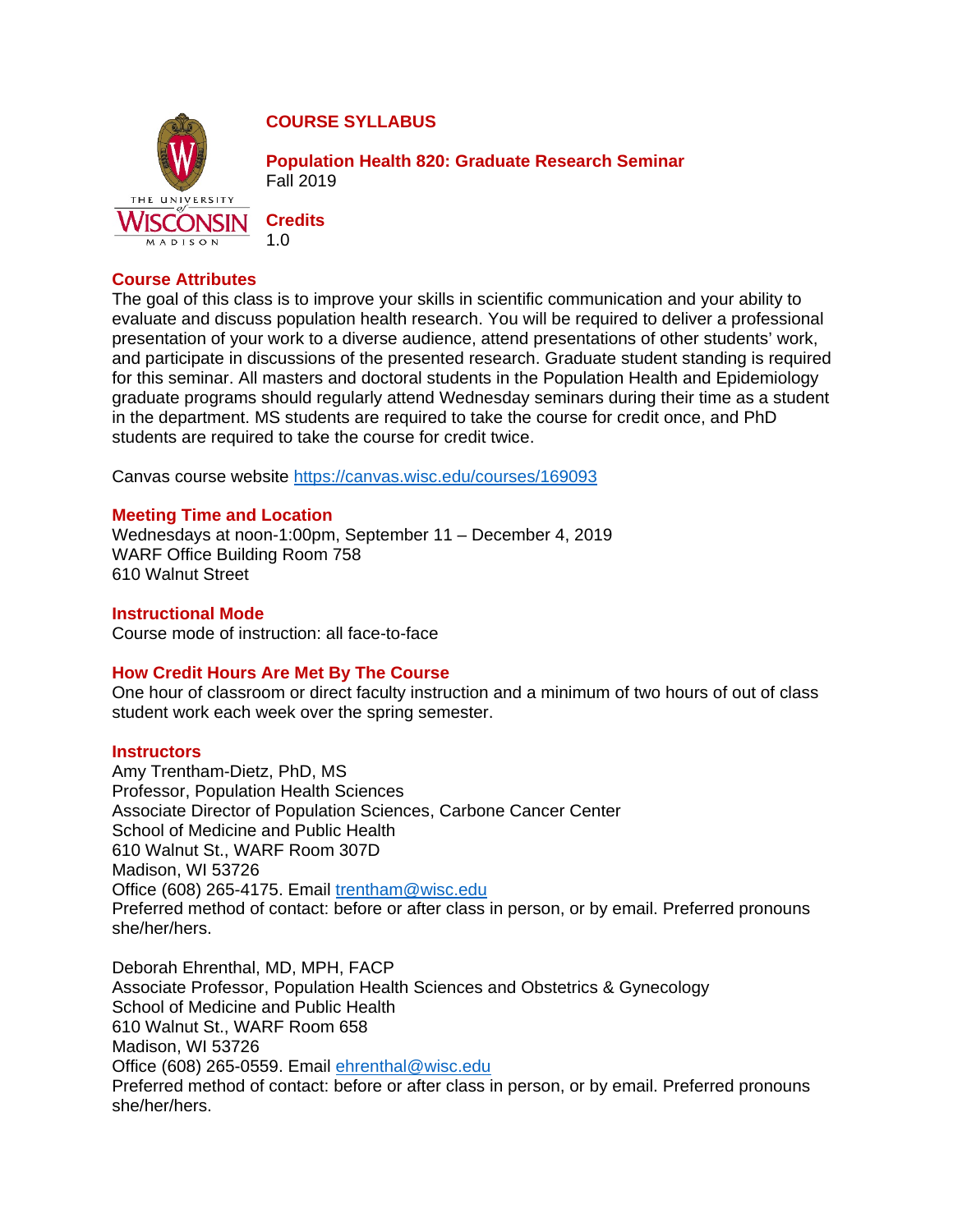### **Instructor Availability**

Office hours available upon request. All students are encouraged to meet individually with the course instructors after their seminars to discuss feedback on their presentations.

### **Course Description**

Research seminar for students in the population health and epidemiology graduate programs. Presentations given by graduate students, professors, public health professionals and experts designed to cover the depth and breadth of research in the field of population health.

### **Requisites**

Graduate or professional standing

### **Course Learning Outcomes**

- 1. Recognize elements of a well-organized presentation of research ideas at multiple stages of development.
- 2. Summarize proposed or ongoing research using an abstract format consistent with those presented at national or international population health research conferences.
- 3. Construct a well-organized oral and graphic presentation using appropriate software (e.g. Power Point, Prezi etc.).
- 4. Demonstrate effective communication skills by presenting research ideas to class.
- 5. Apply principles of research design to analyze strengths and weaknesses of peer's research.
- 6. Demonstrate an ability to provide constructive oral and written feedback on research in a manner that encourages sharing of ideas and growth.
- 7. Use constructive feedback to improve oral and written communication skills and research methods.
- 8. Develop active listening skills to provide thoughtful questions and answers after research presentations.
- 9. Identify new research opportunities, tools, and skills available to students in population health through professional development opportunities offered during the course.

#### **Grading**

Assessments will include:

- a) Timely provision of a tentative title and available dates for a presentation (5%)
- b) Providing a final title and abstract for the presentation (20%)
- c) Presentation of research ideas (50%)
- d) Active participation through class attendance and providing feedback to other students (25%). Since this is a seminar course, regular in-person attendance is required. 85% attendance (12/14) is required for full credit.

Grading is not assigned on a curve but relative to the provided rubric. Grades will be assigned according to the following cut-points:

A 93-100% B 83-92% C 70-82% D 60-69%  $F < 60%$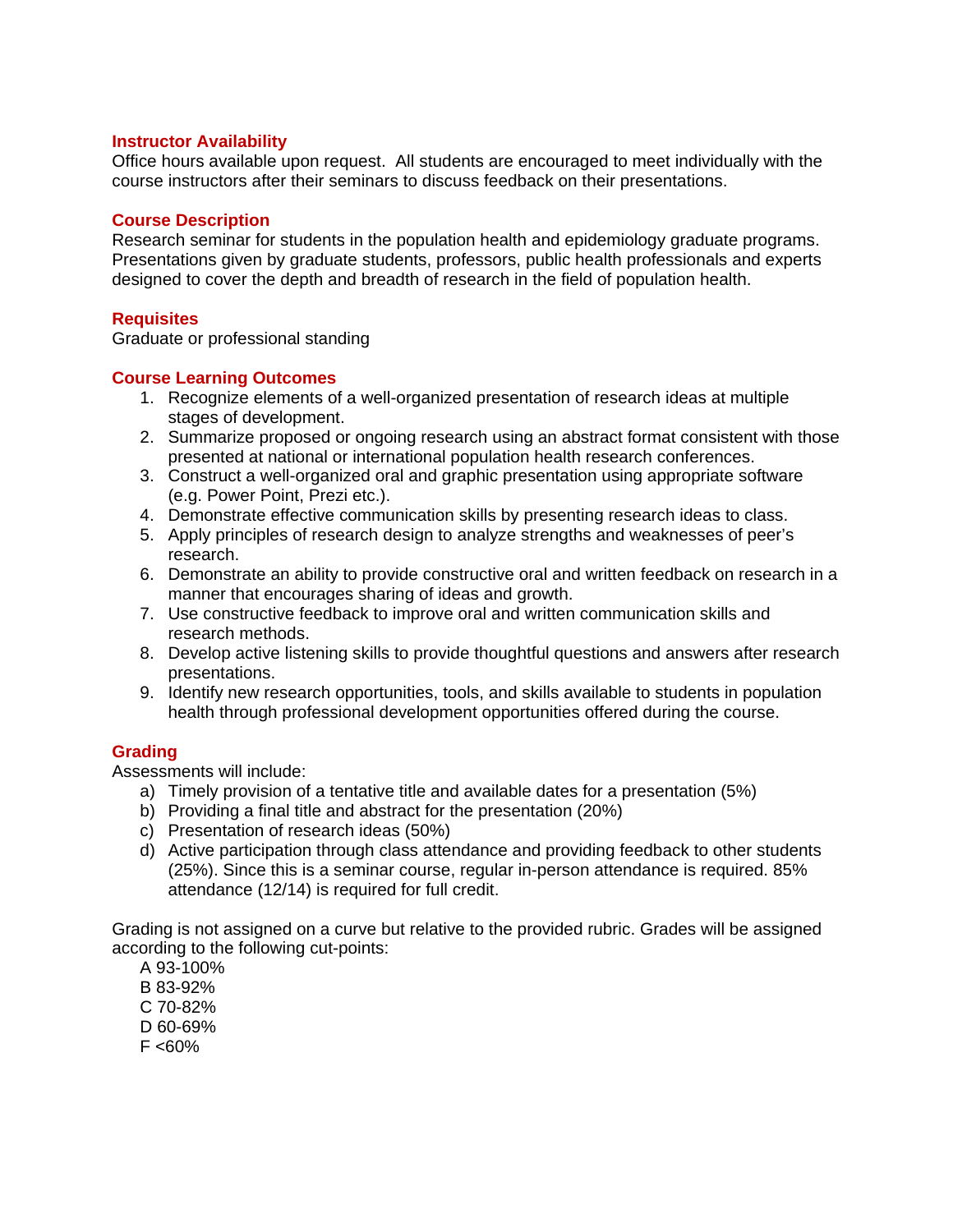## **Required Textbook And Other Course Materials**

This course does not have required textbooks or other materials. Helpful resources may include the following:

- Alley M (2002) The Craft of Scientific Presentations: Critical Steps to Succeed and Critical Errors to Avoid. Springer.
- Anholt R (2005) Dazzle 'Em With Style: The Art of Oral Scientific Presentation. Academic Press. 2nd Edition.
- Day RA, Gastel B (2006) How to Write and Publish a Scientific Paper. Greenwood.  $6<sup>th</sup>$ Edition.
- Ibrahim AM (2018) Use of a Visual Abstract to Disseminate Scientific Research. Version 4.<https://www.surgeryredesign.com/resources/>
- Morgan S, Whitener B (2006) Speaking about Science: A Manual for Creating Clear Presentations. Cambridge University Press.

# **ASSIGNMENTS**

In the first class, we will review the syllabus, discuss the course objectives, and set the schedule for the seminars. For the remainder of the course, students will give seminars, attend talks by other students, and participate in discussions led by students, staff, and faculty. You should present your thesis or dissertation research proposal, or research that you are carrying out related to your thesis or dissertation, including challenges and findings. Consult one of the instructors or your advisor if you need guidance on choosing the topic for your presentation.

Assignments will include:

- 1) Timely provision of a tentative title and available dates for a presentation (5%). By noon on the first Friday of the semester (September 6), provide your top 3 preferred dates in rank order to deliver your seminar and a tentative title for the seminar. Provide this information through the Canvas website on the 'Assignments' page; directly enter this information as text into the assignment page. If more than 1 person requests the same date, the presenter will be decided randomly. The title can be preliminary and will be listed on a seminar schedule circulated in the Department. *Strategy tip*: You are more likely to get your top choice for your presentation date if you pick dates early in the semester.
	- You are strongly encouraged to check with your thesis or dissertation advisor before setting the date for your seminar, since your advisor should attend your presentation. You are also strongly encouraged to invite all members of your committee along with any other faculty, staff, or guests that may be appropriate to attend your presentation as soon as you know the date of your talk. *Strategy tip*: Use the seminar as your actual thesis defense. After the public presentation during the seminar hour, you can move to a different room for your committee members to ask questions and finish your exam.
- 2) Providing a final title and abstract for the presentation (20%). By noon on the Wednesday before your seminar (one week in advance), provide the final title and an abstract for your presentation. Provide this information through the Canvas website on the 'Assignments' page; directly enter this information as text into the assignment page. The abstract should be single-spaced with a 1-page limit. You can follow the format for abstracts in a top journal in your (sub)discipline. Alternatively, you can follow the instructions for authors using the format for JAMA, available at https://jamanetwork.com/journals/jama/pages/instructions-for-authors#SecAbstracts. In the abstract, indicate the stage of your research – finalizing the topic, conducting the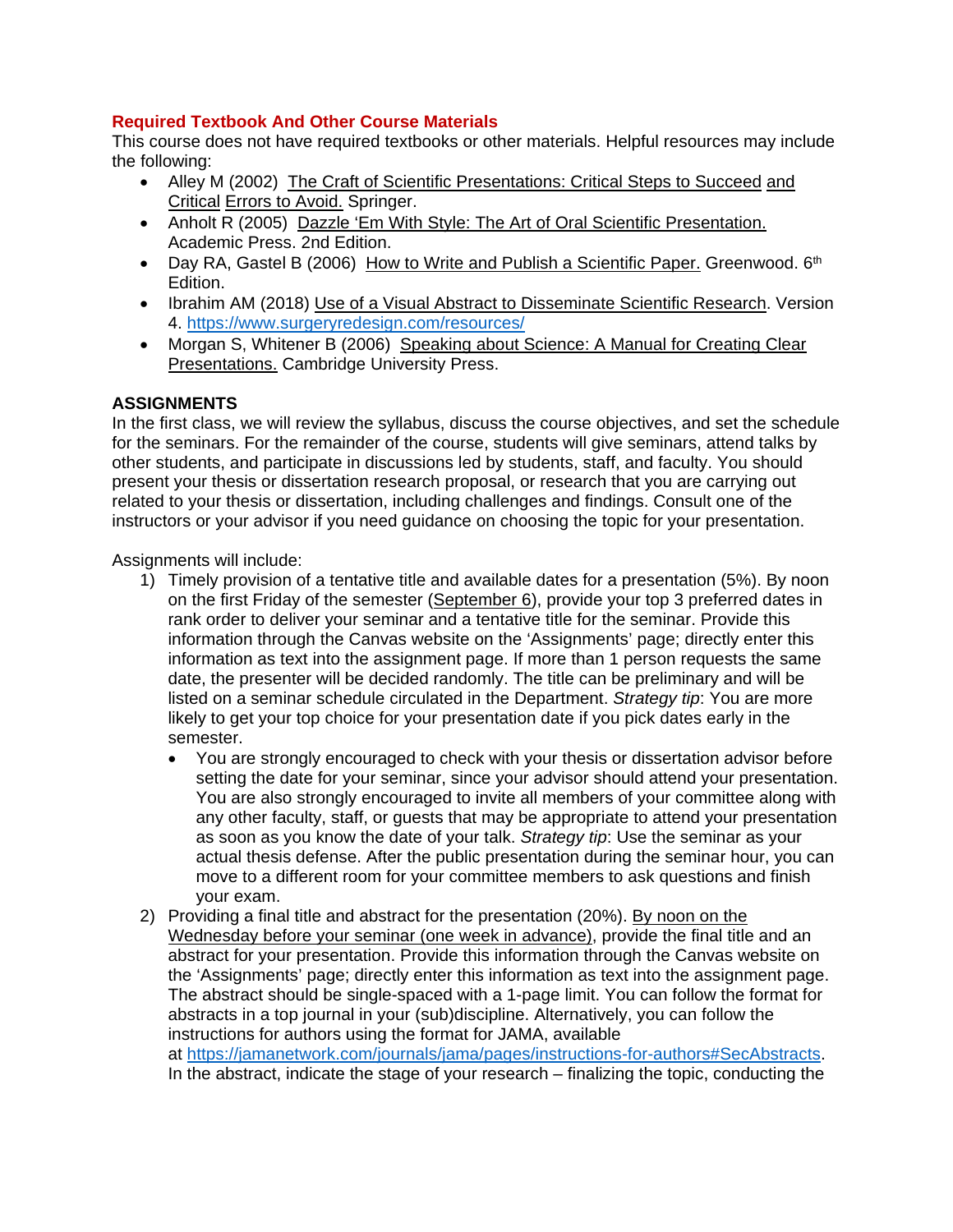literature review, analyzing data, etc. – so that the audience can gauge what aspects of your project are more amenable to feedback.

- 3) Presentation of research ideas (50%). Your seminar is an opportunity to improve your presentation skills in front of a friendly audience. You are expected to prepare a slide presentation using PowerPoint or similar software. Practice your presentation (preferably multiple times) before giving your seminar and consider the following:
	- Time: Allow adequate time for presentation and follow-up Q&A and discussion. Your presentation should be approximately 30 minutes long allowing for 20 minutes of questions in a 50-minute session. Generally, you should have no more than one slide for each minute of presentation, i.e., no more than 30 slides for a 30-minute talk.
	- Consider the Audience: Realize that many people may be unfamiliar with your area of research. Therefore, make sure to explain technical terms and concepts.
	- Content: As in the abstract, indicate the stage of your research finalizing the topic, conducting the literature review, analyzing data, etc. – so that the audience can gauge what aspects of your project are more amenable to feedback.
	- Slide Format: Avoid small font sizes (e.g., less than 16- or 18-point), fonts with serifs, animation that is more distracting than useful, and cluttering a slide with too much content. Choose color schemes and templates that will be visible under the room conditions. No more than 6-7 lines of text per slide.
	- Audience: The audience will be primarily comprised of other graduate students and the course instructors. As noted above, students are encouraged to request in advance that their thesis or dissertation advisor attend their seminar.
	- Discussion: About 20 minutes after each seminar will be reserved for discussion. Students are expected to ask questions of the speakers. Presenters should tell the audience if they want to reserve most substantive questions until the end of the prepared talk, stopping only for clarification questions during the presentation.
	- Logistics: Check that you have a laptop that will connect to the room's projector. If you need a laptop or an adaptor cord, please check with the Department Office (707 WARF).
- 4) Active participation through class attendance and providing feedback to other students (25%). You are expected to ask questions of the speakers on a regular basis. After each seminar given by other students, you must complete a feedback sheet (on paper) that will be collected and given to the speakers. You are encouraged to write substantive comments on the feedback sheet rather than purely superficial statements. Since this is a seminar course, regular in-person attendance is required with 83% attendance (10/12) required for full credit.

### **Academic Integrity**

By enrolling in this course, each student assumes the responsibilities of an active participant in UW-Madison's community of scholars in which everyone's academic work and behavior are held to the highest academic integrity standards. Academic misconduct compromises the integrity of the university. Cheating, fabrication, plagiarism, unauthorized collaboration, and helping others commit these acts are examples of academic misconduct, which can result in disciplinary action. This includes but is not limited to failure on the assignment/course, disciplinary probation, or suspension. Substantial or repeated cases of misconduct will be forwarded to the Office of Student Conduct & Community Standards for additional review. For more information, refer to studentconduct.wiscweb.wisc.edu/academic-integrity/.